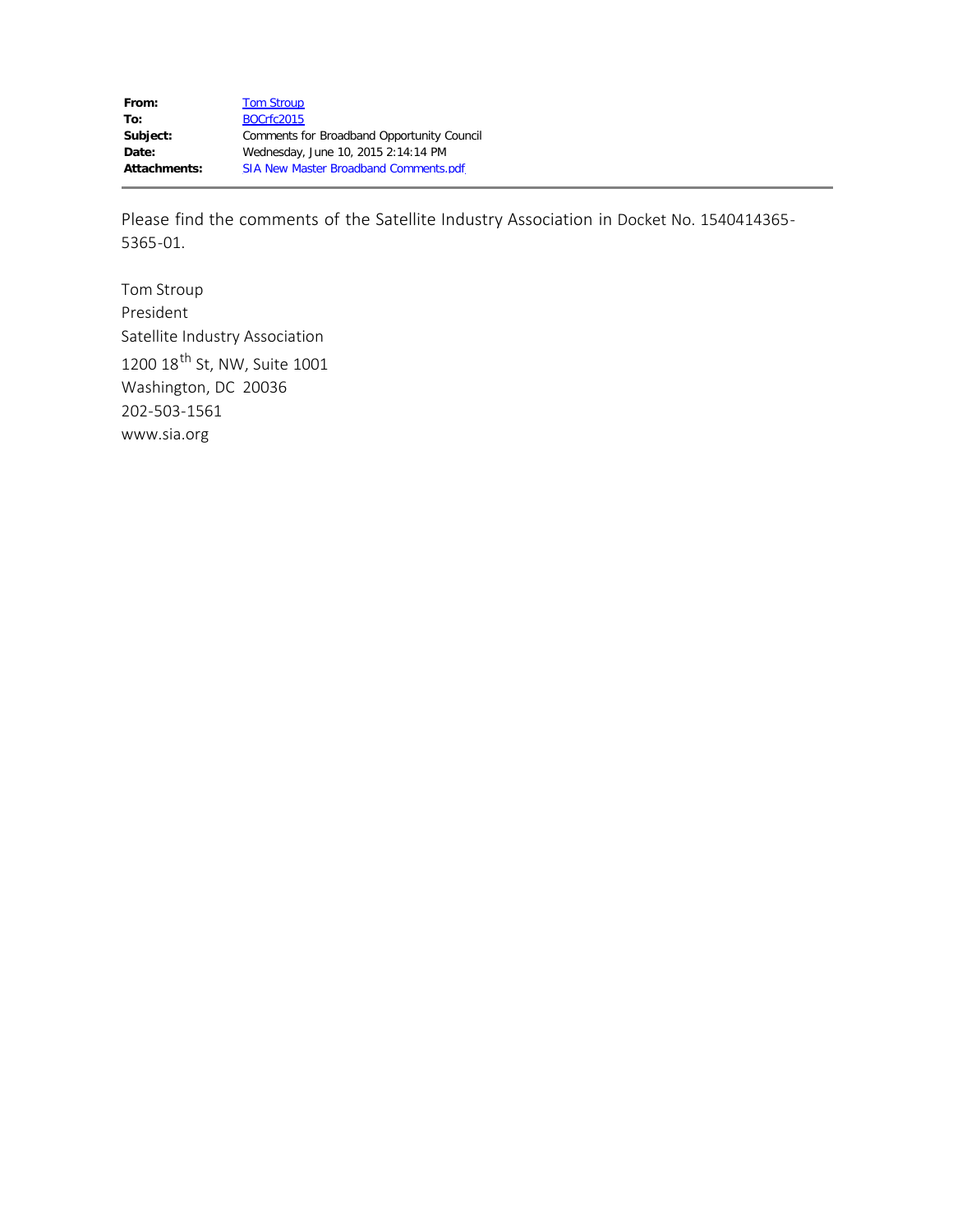June 10, 2015

### Via e-mail

Attention: Broadband Opportunity Council National Telecommunications and Information Administration U.S. Department of Commerce 1401 Constitution Avenue, NW, Room 4626 Washington D.C. 20230 [BOCrfc2015@ntia.doc.gov](mailto:BOCrfc2015@ntia.doc.gov)

Re: Broadband Opportunity Council Notice and Request for Comment, Docket No. 1540414365-5365-01

### **Dear Sir or Madam:**

The Satellite Industry Association (SIA)<sup>1</sup> submits these comments in response to the Broadband Opportunity Council's (Council) above referenced notice and request for comment.<sup>2</sup> SIA appreciates the opportunity to comment on the important issue of broadband adoption in the United States. As discussed herein, satellite operators provide competitive broadband services across the United States, including the most rural and remote parts of the country. Accordingly, SIA and its members are uniquely qualified to provide their insight into how to expand broadband deployment and adoption throughout the United States.

As discussed below, in order to help enable broadband adoption and ensure broadband availability, including in times of emergencies, SIA urges the Executive Branch agencies to include satellites in critical government programs—such as the First Responder Network Authority (FirstNet), to ensure that sufficient spectrum is available to support the important services that satellite provides, and to adopt technology neutral policies so the satellite industry can help the Council accomplish its goals. $3$ 

## **I. Background**

 $\overline{a}$ 

 $^1$  SIA is a U.S.-based trade association providing worldwide representation of the leading satellite operators, service providers, manufacturers, launch services providers, and ground equipment suppliers. Since its creation twenty years ago, SIA has advocated for the unified voice of the U.S. satellite industry on policy, regulatory, and legislative issues affecting the satellite business. SIA Executive Members include: The Boeing Company; The DIRECTV Group; EchoStar® Corporation; Harris CapRock Communications; Intelsat S.A.; Iridium Communications Inc.; Kratos Defense & Security Solutions; LightSquared; Lockheed Martin Corporation; Northrop Grumman Corporation; SES Americom, Inc.; SSL; and ViaSat, Inc. SIA Associate Members include: ABS US Corp.; Airbus DS SatCom Government, Inc.; Artel, LLC; ATK Inc.; Cisco; Cobham SATCOM Land Systems; Comtech EF Data Corp.; DRS Technologies, Inc.; Eutelsat America Corp.; Glowlink Communications Technology, Inc.; Hughes; iDirect Government Technologies; Inmarsat, Inc.; Exelis, Inc.; Marshall Communications Corporation.; MTN Government; O3b Limited; Orbital Sciences Corporation; Panasonic Avionics Corporation; Row 44, Inc.; TeleCommunication Systems, Inc.; Telesat Canada; TrustComm, Inc.; Ultisat, Inc.; Vencore Inc.; and XTAR, LLC.

 $^2$  Broadband Opportunity Council Notice, 80 Fed. Reg. 23785, 23787 ¶ 24, 25, 26 (Apr. 29, 2015) ("BOCN"). 3 *Id.*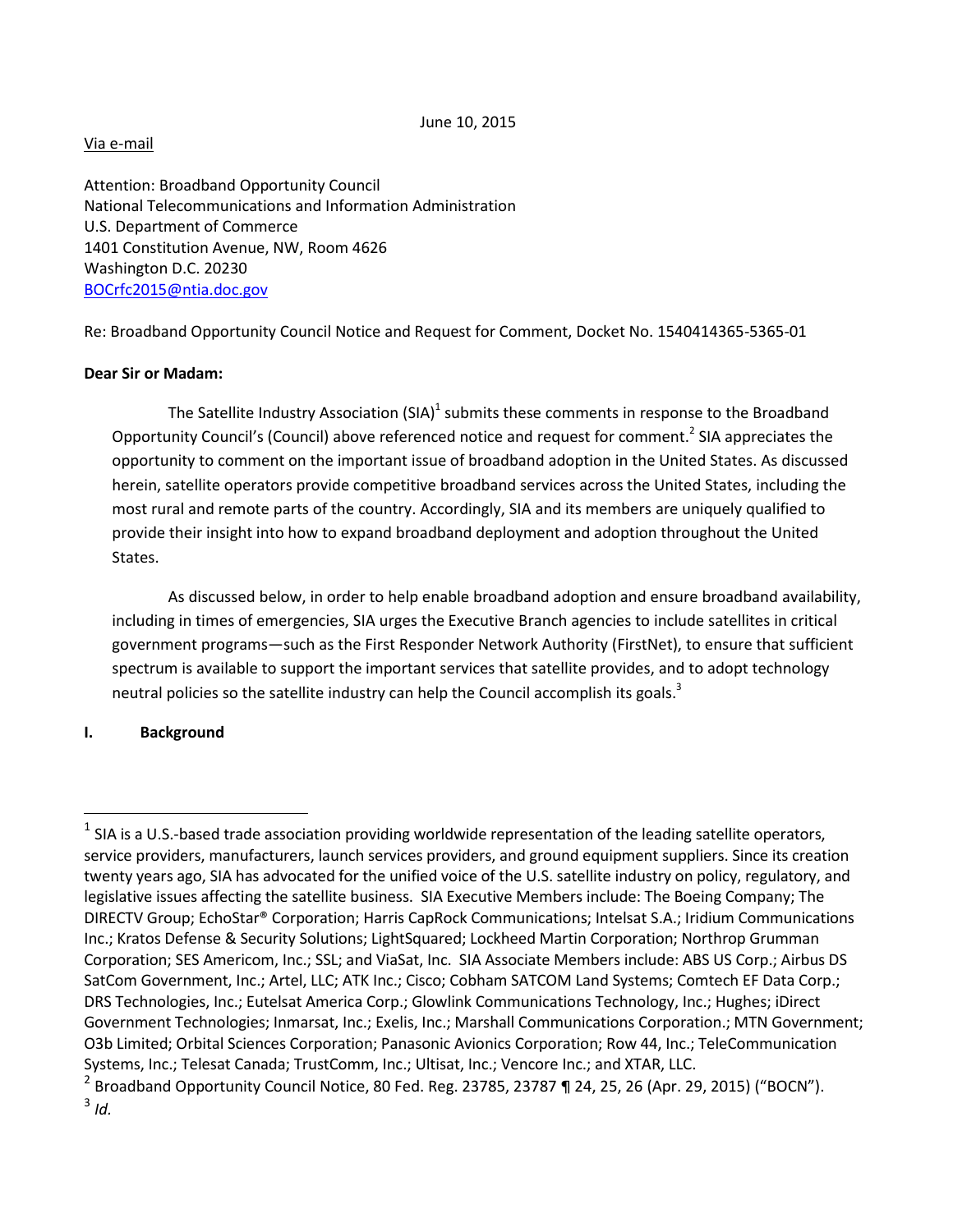The Satellite industry provides affordable, ubiquitous, and reliable broadband services throughout the United States. Satellite operators continue to improve the cost and quality of their services by utilizing advanced technologies (e.g., frequency reuse, spot beams) in new satellites, such as high throughput satellites, in order to respond to the growing demand for broadband services.<sup>4</sup> Today, there are over 1.6 million satellite broadband subscribers across North America. <sup>5</sup> Moreover, satellite broadband providers offer quality services that are comparable to other broadband providers. Specifically, satellite customers are able to download music and movies, browse web pages, check email, engage in social media, and utilize Voice over Internet Protocol ("VoIP") phone calls—all at prices comparable to those charged by terrestrial broadband providers.<sup>6</sup> In addition, satellites provide speeds that are comparable to cable and fiber networks. In fact, for the past two years, a satellite broadband operator was ranked first by the Federal Communications Commission (FCC) in terms of speeds promised to its subscribers.<sup>7</sup> In sum, the satellite industry is and will continue to be, a significant provider of broadband services in the United States.

# **II. Broadband Satellites Are Instrumental in Facilitating Broadband Deployment and Adoption in Rural and Remote Areas**

Satellite is the most economically efficient technology to provide broadband services to consumers in rural and remote portions of the United States. Therefore, satellites must play a vital role in the expansion of broadband in rural and remote areas to accomplish the objectives of the notice.<sup>8</sup> Satellite operators do not face the same geographic and economic obstacles as other broadband providers (e.g., mobile service or wireline providers) in providing broadband service to rural and remote areas.<sup>9</sup> Unlike for terrestrial infrastructure, satellite broadband providers do not require additional infrastructure in order to add customers, assuming available satellite coverage and capacity. Thus, unlike the provision of terrestrial broadband services, the cost to provide satellite broadband is not geographically sensitive.<sup>10</sup> This results in lower costs to provide service to customers in more rural and remote areas of the country.

By contrast, broadband providers that provide services via underground cables are faced with the high cost of extending expensive terrestrial infrastructure to relatively few homes.<sup>11</sup> As a result, these providers have limited economic incentive to provide broadband services to rural and remote areas unless

l

8 *See* BOCN ¶ 24, 25, 26.

<sup>4</sup> Satellite Industry Association, State of the Satellite Industry Report, 14 (May 2015), *available at* [http://www.sia.org/wp-content/uploads/2015/05/Mktg15-SSIR-2015-FINAL-Compressed.pdf.](http://www.sia.org/wp-content/uploads/2015/05/Mktg15-SSIR-2015-FINAL-Compressed.pdf)

<sup>5</sup> *See id.* at 12.

<sup>6</sup> *See e.g.*, [http://www.hughesnet.com/index.cfm?page=Plans-Pricing;](http://www.hughesnet.com/index.cfm?page=Plans-Pricing) [http://www.exede.com/internet](http://www.exede.com/internet-packages-pricing/service-availability?zip=20536)[packages-pricing/service-availability?zip=20536,](http://www.exede.com/internet-packages-pricing/service-availability?zip=20536) *see also*, Patrick Nelson, The Skies Have It: Affordable

Broadband Internet for All, (Dec. 5, 2012, 5:00 AM PT)[, http://www.technewsworld.com/story/76771.html.](http://www.technewsworld.com/story/76771.html) 7 Exede Service Ranked No. 1 Again in Delivering Advertised Speeds, (Jun. 18, 2014), *available at* [http://investors.viasat.com/releasedetail.cfm?ReleaseID=855447;](http://investors.viasat.com/releasedetail.cfm?ReleaseID=855447) For broadband, it is less clear-cut in terms what metric should be measured to determine performance.

<sup>&</sup>lt;sup>9</sup> See <https://www.fcc.gov/encyclopedia/types-broadband-connections#satellite> (last visited May 28, 2015).

 $10$  Satellite broadband providers face the same costs regardless of whether a customer lives in a rural or urban area.

<sup>&</sup>lt;sup>11</sup> Brian Witkowski, Bridging the Digital Divide: Improving Broadband Access for Rural Americans, 13 Pub. Int. L. Rep. 170, 174 (2008).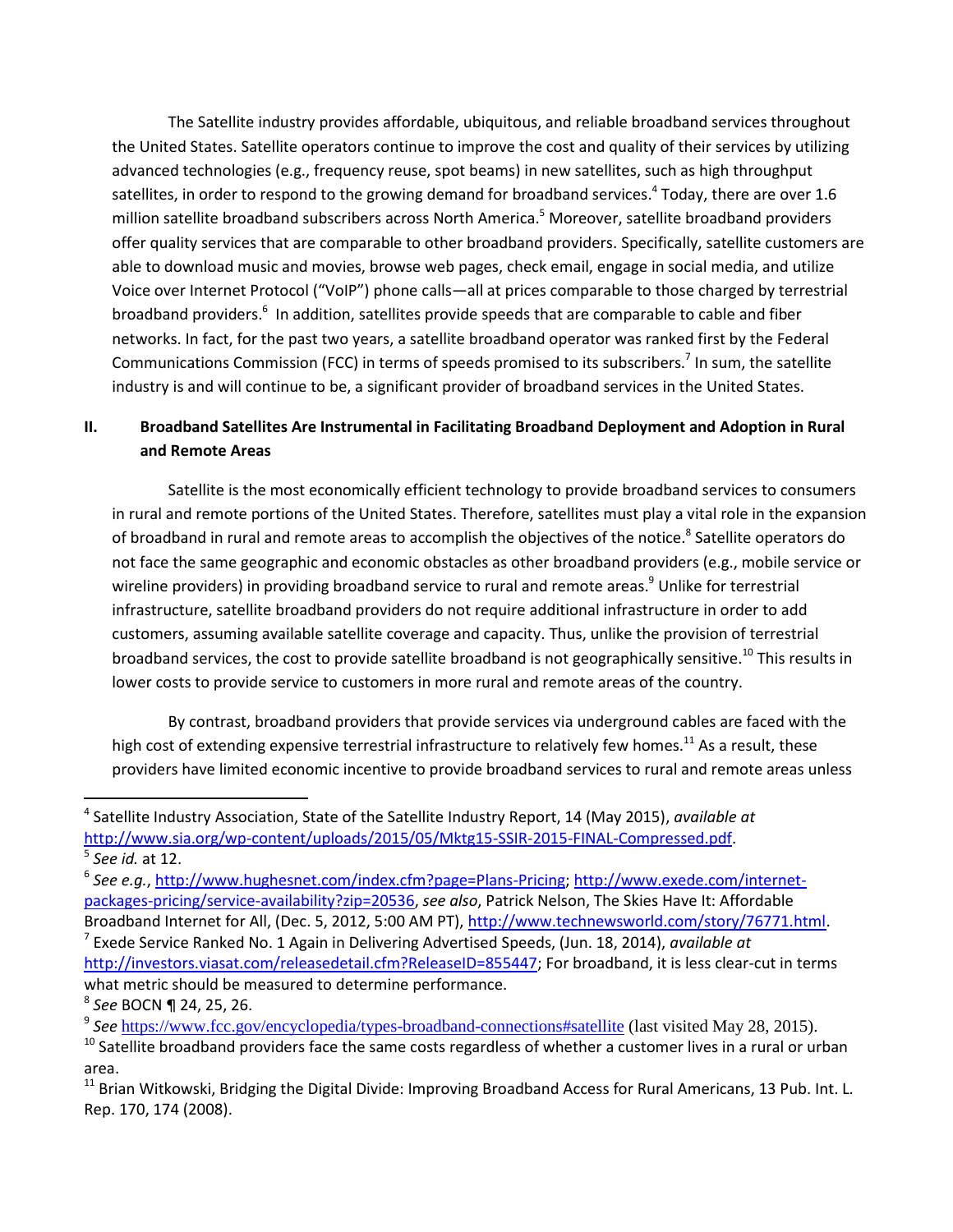they can recoup these costs through higher charges to customers. Accordingly, the Executive Branch must take into account the cost-effective nature of the provision of satellite broadband, including those involving universal service goals.

## **A. Satellite Broadband Services are Vital in the Aftermath of a Natural Disaster**

Unlike terrestrial infrastructure, satellite broadband service is ubiquitous and extremely reliable in the event of a natural disaster because satellites do not rely on ground-based infrastructure. As such, satellites can provide critical communications during a disaster by easily deploying small dish antennas practically anywhere, even where the terrestrial infrastructure is unavailable.<sup>12</sup> In comparison, terrestrial broadband service providers are extremely vulnerable in the event of a natural disaster.

For instance, during Hurricane Sandy, New York City's telecommunications network was damaged due to downed landlines and cell towers. <sup>13</sup> As a result, terrestrial broadband providers were unable to provide Internet or voice communications to thousands of their customers.<sup>14</sup> Satellite technology, however, was resilient and successfully provided vital communications to the New York City region. There are copious examples where satellites stepped in to provide critical communications services to first responders and consumers while the terrestrial communications network was down. For example, in Rockaway, New York, Hughes Network Systems, Limited (Hughes) provided satellite broadband services to the Federal Emergency Management Agency (FEMA) so volunteers and disaster victims could make calls and apply for services online.<sup>15</sup> Also, after a tornado leveled Beaver Crossing, Nebraska in 2014, Exede Enterprise services from ViaSat, a satellite broadband operator, provided critical Internet services to first responders.<sup>16</sup>

Further, many first responders rely on satellite broadband service for day-to-day activities. For instance, the Honolulu Police department recently upgraded their mobile command center by utilizing a satellite system that provides broadband data for Internet access.<sup>17</sup> Since Honolulu is in a uniquely isolated region, its police department needed a reliable broadband system in order to communicate with other agencies to better serve the community on a daily basis. Therefore, whether for day-to-day activities or in the event of an emergency, it is critical that first responders have access to broadband satellite services, especially in rural and remote communities. Accordingly, ensuring that critical government programs, such as a next generation 911, have a satellite component is critical to developing a sufficiently reliable, nationwide communications infrastructure.

 $\overline{\phantom{a}}$ 

<sup>12</sup> *See* SuperStorm Sandy, Hughes Satellite Technology Provides Critical Communications in the Aftermath of Superstorm Sandy, *available at*

[http://www.hughes.com/resources/superstorm-sandy-1.](http://www.hughes.com/resources/superstorm-sandy-1)

<sup>13</sup> *See id.*

*<sup>14</sup> See id.* 

*<sup>15</sup> See id.*

<sup>16</sup> Randy Sukow, Rural Connect, *Nebraska Telco Teams With Nonprofit to Provide Exede Broadband to Tornado-Struck Town*, (Jun. 2, 2014 5:22 PM),<http://www.ruralconnect.coop/blog/?p=1323>.

 $17$  Squire Tech Solutions, A Case Study: Honolulu Police Department, Mar. 24, 2015,

[http://www.squiretechsolutions.com/portfolio/case-study-honolulu-police-department-community-safe-with-1-](http://www.squiretechsolutions.com/portfolio/case-study-honolulu-police-department-community-safe-with-1-5m-command-unit/) [5m-command-unit/.](http://www.squiretechsolutions.com/portfolio/case-study-honolulu-police-department-community-safe-with-1-5m-command-unit/)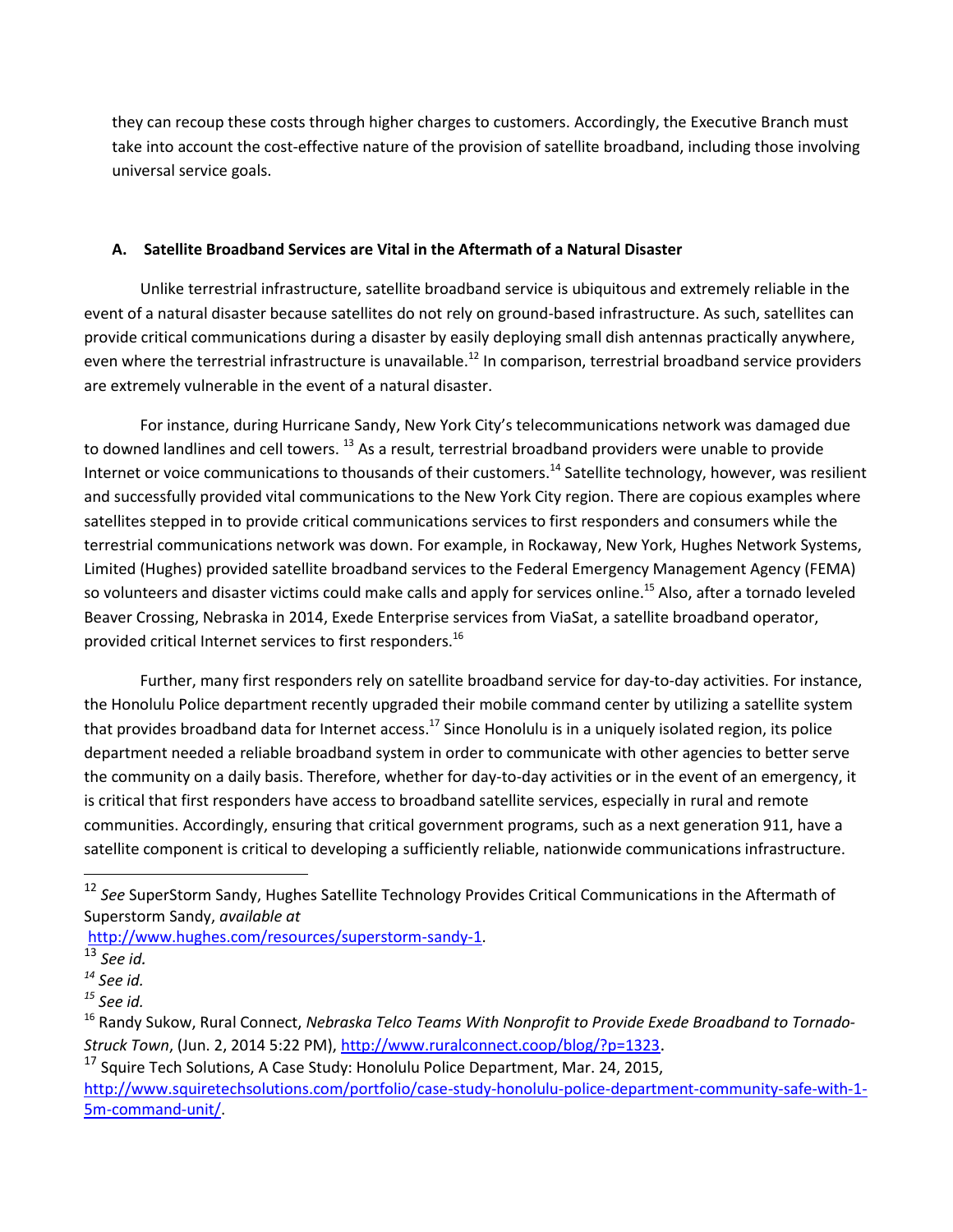Providing interoperable advanced communications for first responders is a high priority in United States. In 2012 Congress established FirstNet, which is responsible for deploying a single interoperable nationwide broadband network to provide cost-effective, resilient, and reliable wireless communication services to first responders across the entire country in order to improve public safety coordination during emergencies and daily missions.<sup>18</sup> In order to achieve the required reliability and coverage, a satellite component must be included in this network for the following reasons. First, deployable satellite equipment provides reliability and the ability to provide additional capacity due to its short set up time. Second, by providing coverage where needed through deployable satellite equipment, FirstNet will be able to provide instant coverage to first responders/public safety users during any situation. Finally, satellite backhaul is a critical component to ensure the reliability of the LTE network, when terrestrial infrastructure is not available, which is particularly important to critical sites such as command centers or public safety answering points.<sup>19</sup>

FirstNet acknowledges the challenges rural emergencies pose and plans to improve the communications in these areas.<sup>20</sup> So it is vital that the network deployed by FirstNet includes a satellite component to provide reliable coverage in all areas of the country.

# **B. Spectrum Certainty is Essential for the Satellite Industry to Efficiently Provide Broadband Services to Rural and Remote Areas**

Like other wireless communications technologies, the satellite industry relies on spectrum to provide its important communication services. In order for satellite operators to continue to meet the demands for satellite broadband and other services, the Executive Branch must ensure sufficient broadband resources are available to support those services. $21$ 

First, the Executive Branch agencies must ensure that existing satellite spectrum remains fully available for satellite operators. Sufficient spectrum resources will create regulatory certainty, which will allow operators to continue investing in innovative communication services. Ensuring spectrum certainty is essential to satellite broadband innovation because satellites take multiple years to design and build. Moreover, once a spacecraft is launched, its design is locked in for the life of the satellite, which can run up to 20 years.<sup>22</sup> Given these time frames, the satellite industry needs spectrum certainty in order to make the decision to invest. Second, as new and innovative services continue to be introduced and as demand for satellite broadband services continues to increase, it is imperative that the Executive Branch ensure that additional satellite spectrum is made available to meet these needs.

 $\overline{\phantom{a}}$ 

<sup>&</sup>lt;sup>18</sup> <http://www.firstnet.gov/about> (last visited May 28, 2015).

 $19$  [Hughes and Thales LTE Mobile Network,](http://www.hughes.com/company/news/hughes-and-thales-complete-successful-test-of-rapidly-deployable-lte-mobile-network-via-satellite) Federal Communications Commission, Connecting America: The National Broadband Plan 21 (2010) (demonstrating that rural areas, such as Alaska and West Virginia, in terrestrial mobile broadband coverage).

*<sup>20</sup> Id.* 

<sup>21</sup> *See* BOCN ¶ 24

<sup>22</sup> Virgil Labrador, Satellite Communication: *How Satellites Work*, Encyclopedia Britannica, *available at* <http://www.britannica.com/EBchecked/topic/524891/satellite-communication/288217/How-satellites-work> (last updated Feb. 18, 2015).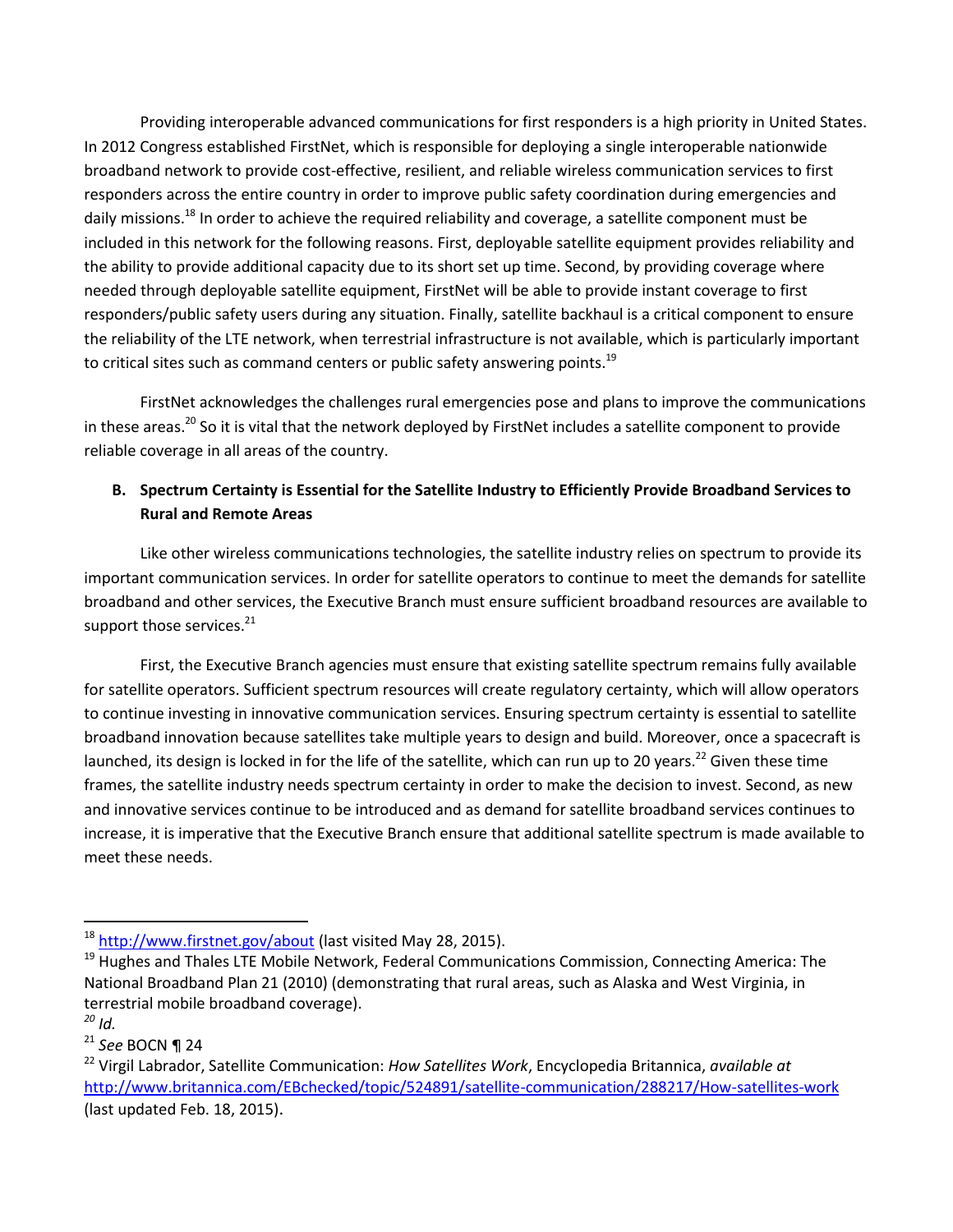Sufficient certainty is at issue at the 2015 World Radio communication Conference. For instance, the World Radiocommunication Advisory Committee (WAC) just approved a proposal for a future agenda item for additional fixed satellite service spectrum.<sup>23</sup> Advancing proposals, such as this, will enable the satellite industry to continue to grow and meet the demand for broadband services.

At the same time, however, there are proposals under consideration that would negatively impact the satellite industry's ability to meet growing demand and, perhaps, even provide existing services. One such proposal is a future agenda item for IMT spectrum,<sup>24</sup> which would target all frequency bands above 6 GHz, including key frequencies such as the Ka- and V- bands, where satellite broadband services operated or future services planned and already offered. Adoption of such an item would threaten spectrum certainty for broadband satellite services. Accordingly, the Executive Branch should be wary of such an approach.

## **C. Technology Neutral Polices are Efficient and Cost Effective**

In any effort to promote broadband adoption, it is critical that the Executive Branch adopt policies that are technology neutral. Technological neutrality benefits the American public for two distinct reasons. First, it will allow the marketplace to direct the advancement of broadband technology.<sup>25</sup> As a result, consumer choice will be enhanced because the government will not be choosing which broadband technologies should be utilized. Second, technological neutrality avoids the possibility of agencies promoting broadband technologies that are obsolete or not cost effective.<sup>26</sup> Accordingly, adopting a technology neutrality approach to broadband services will ensure that customers have access to the best broadband technologies at reasonable rates.

Moreover, agencies of the U.S. government, such as the FCC, have recognized the importance of technological neutrality with regard to broadband and have adopted and maintained this approach in order to best serve the American public.<sup>27</sup> Accordingly, SIA urges that as the Administration reviews its broadband adoption programs, it adopts a technology neutral approach. This is true for funding programs, such as Universal Service and the Telecommunications Infrastructure Loan Program. Technology neutral policies will spur competition in rural areas by promoting fairness and efficiency in the marketplace, which is a goal the satellite industry can help the Council achieve.<sup>28</sup>

#### **III. Conclusion**

As discussed herein, SIA urges Executive Branch agencies to provide sufficient spectrum resources, which are vital for the satellite industry to be able to continue developing innovative technologies that are responsive to the rising customer demand for broadband services. Moreover, a technology neutral approach in

 $\overline{\phantom{a}}$ 

<sup>&</sup>lt;sup>23</sup> FCC Seeks Comments on Recommendations Approved by the Advisory Committee for the 2015 World *Radiocommunication Conference*, IB Docket No. 04-286, Public Notice, DA 15-604, 120, (rel. May 21, 2015). <sup>24</sup> *Id.at 82.* 

<sup>25</sup> *See* Jim Chen, *Subsidized Rural Telephony and the Public Interest: A Case Study in Cooperative Federalism and its Pitfalls*, 307 J. Telecomm. & High Tech. L. 308, 334-35 (2003) (discussing the principle of technological neutrality).

<sup>26</sup> *See id*.

<sup>&</sup>lt;sup>27</sup> See Strategic Plan of the FCC,<https://www.fcc.gov/encyclopedia/strategic-plan-fcc>.

<sup>28</sup> *See* BOCN ¶ 25.